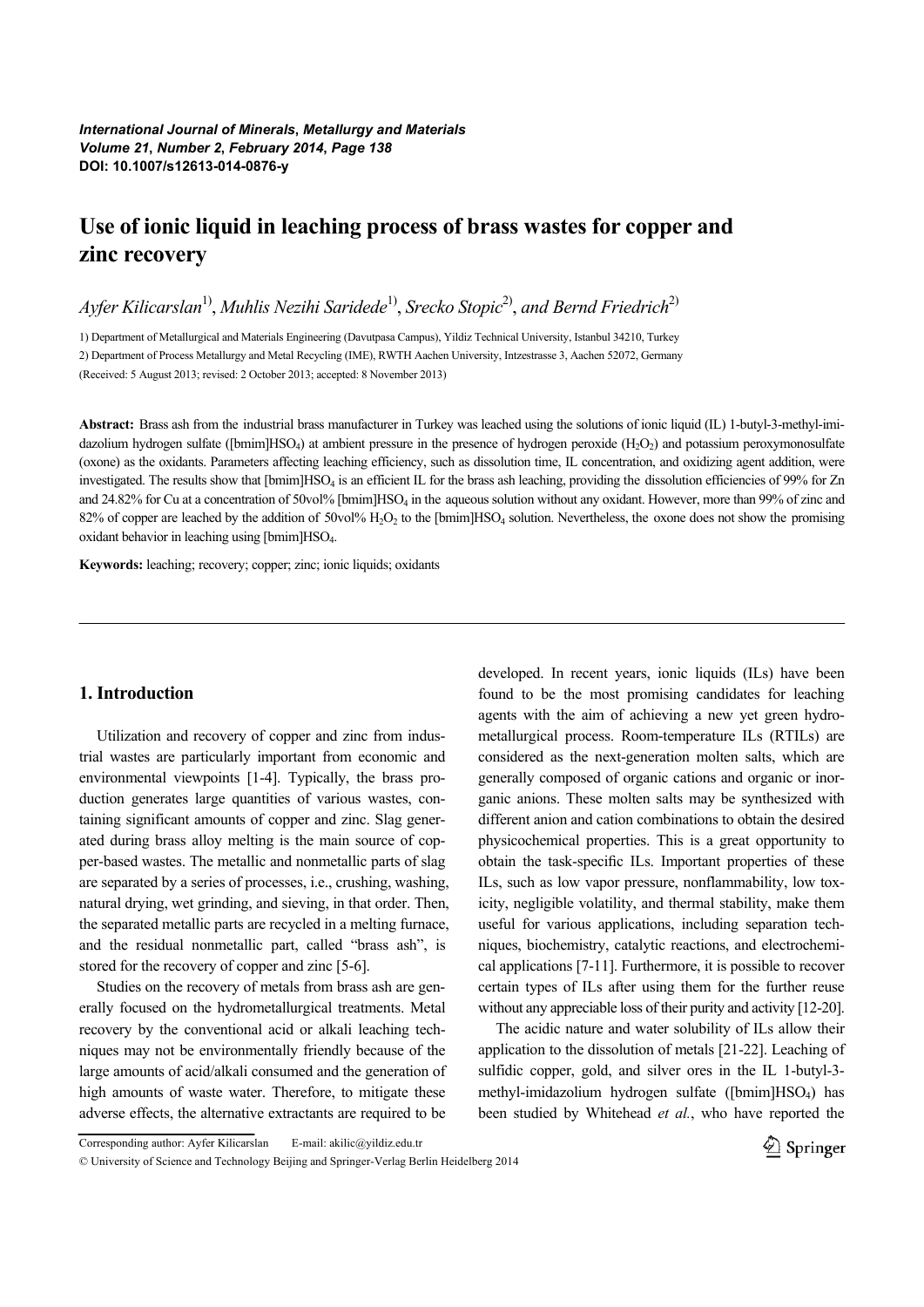promising results for the extraction of these metals [23-24]. Other researchers have also used this IL for leaching of chalcopyrite, and it has been found that pure IL and its aqueous solutions are more effective than the conventional acid solutions used for leaching [25].

In this study, the recovery of copper and zinc from the industrial brass ash was attempted using  $[bmin]$ HSO<sub>4</sub> in the leaching process. Furthermore, the parameters affecting leaching efficiency, such as dissolution time, IL concentration, and oxidizing agent addition, were evaluated.

# **2. Experimental**

#### **2.1. Brass ash**

The brass ash used in the experiments was supplied by a

were analyzed by X-ray diffraction analysis (XRD), as shown in Fig. 1. The brass ash exists mostly in the form of metal oxides. A significant amount of copper is also found to be present as the metallic phase in brass ash. Chemical and spectrometry analyses show that ZnO, CuO, and Cu are the major components of brass ash. **Table 1. Chemical composition of brass ash wt%** 

> Zn Cu Ca Al Mg Na K S Cl Si 53.92 22.00 5.81 3.40 0.31 0.30 0.35 0.32 0.35 12.17

brass manufacturing plant in Turkey. The chemical composition of brass ash was analyzed by inductively coupled plasma optical emission spectrometry (ICP-OES), and the



**Fig. 1. XRD spectra of the brass ash sample.** 

# **2.2. Reagents**

The IL ( $[bmin]$ HSO<sub>4</sub>) and two analytical-grade oxidants (potassium peroxymonosulfate (oxone) and hydrogen peroxide  $(H<sub>2</sub>O<sub>2</sub>)$  solution  $(30wt\%)$  were used in the experiments. All aqueous IL leach solutions were prepared using deionized water.

#### **2.3. Leaching tests**

The vessel used in leaching tests was a closed glass beaker, which was placed in a temperature-controlled water bath. The leaching tests were carried out at pulp densities of 100 g/L using a constant volume of 100 mL of leach solution at a temperature of 70°C. The solutions were stirred magnetically at 400 r/min during leaching. The IL concentrations in aqueous solution were 10%, 30%, and 50% by volume. To investigate the effect of oxidizing agent addition on the leaching process, varying amounts of  $H_2O_2$  were added to aqueous leach solutions with a constant IL concentration (50vol%). As an alternative oxidant, the oxone was also added at the concentrations of 0.3 mol/L and 0.5 mol/L to the aqueous IL leach solution containing 50vol<sup>%</sup> [bmim]HSO4. The samples for analysis were obtained through a pipette dipped into the top part of solution. Subsequently, the samples were filtered using filter paper, and the metal concentrations in the liquors were analyzed by ICP-OES. The leaching efficiency for copper and zinc was determined according to the following equation.

Dissolution efficiency  $=$  (Metal amount in the

liquor/Metal amount in the brass ash)  $\times$  100% (1) The leach residues were characterized by scanning electron microscopy (SEM). Prior to the leaching tests, the pH value and reduction oxidation potential (Eh) values of [bmim]HSO4 solutions containing various concentrations of  $H<sub>2</sub>O<sub>2</sub>$  and oxone were measured using a pH meter and a potentiometer, respectively.

# **3. Results and discussion**

# **3.1. Evaluation of Eh-pH values of solutions and chemical dissolution**

According to the Pourbaix diagram of a Cu-H<sub>2</sub>O system, copper dissolution is possible at pH values lower than 6 and oxidizing redox potentials higher than  $+0.2$ . Fig. 2 shows the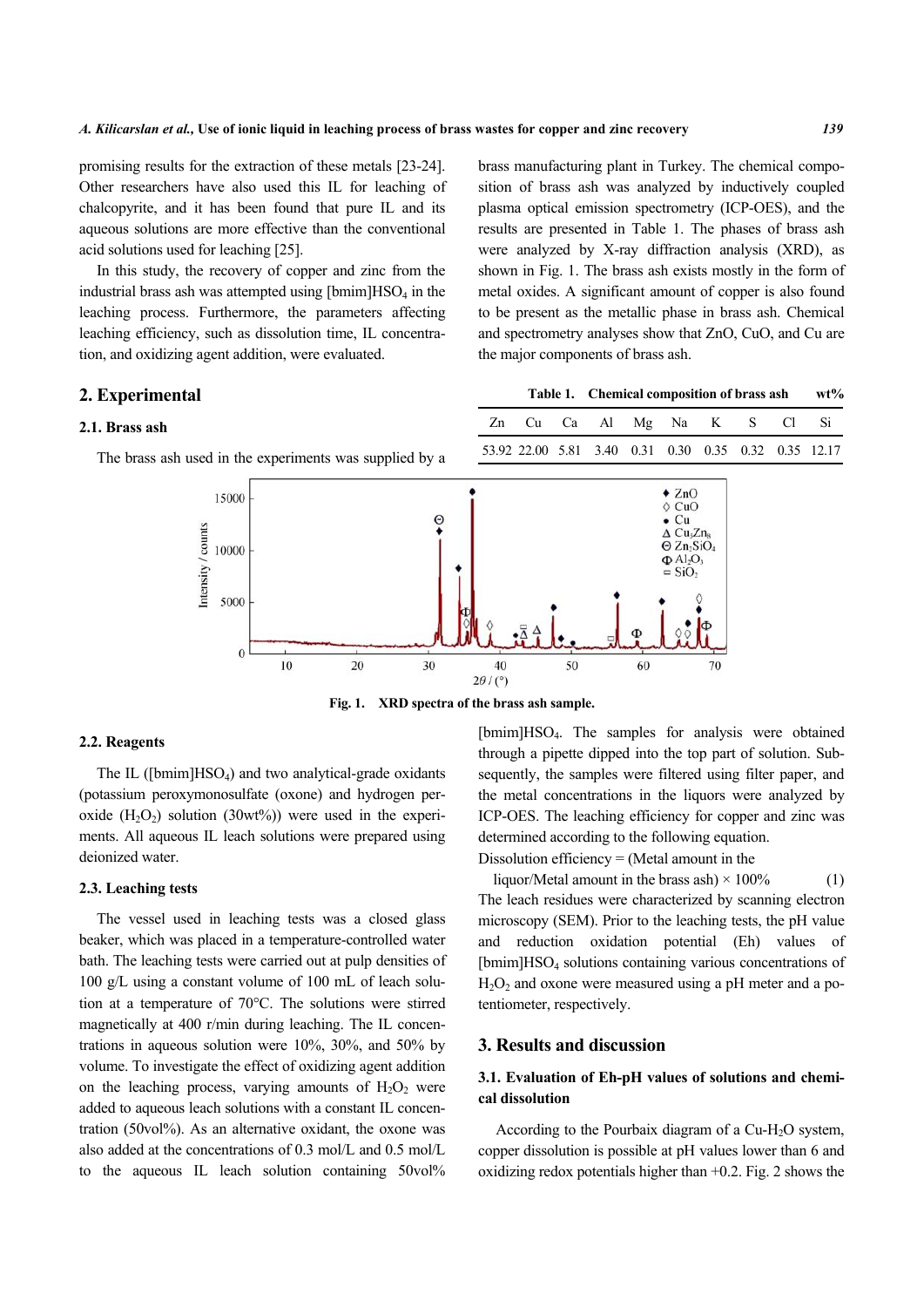Eh-pH diagram obtained from the measurement of [bmim]HSO<sub>4</sub> solutions containing various concentrations of  $H<sub>2</sub>O<sub>2</sub>$  and oxone. It is obvious from Fig. 2(a) that, when increasing the  $H_2O_2$  concentration from 0vol% to 50vol% in the aqueous IL solution, the pH values decrease from 1.1 to 0.31, whereas the Eh values increase from 0.67 to 0.683. Fig. 2(b) shows that the pH values range between 1.1 and 0.89

and the Eh values range between 0.95 and 0.67 for various oxone concentrations in the aqueous IL solution. Therefore, it can be claimed that the Eh-pH values of solutions are in good agreement with those from the Pourbaix diagram for a Cu-H2O system. Furthermore, since zinc is easily soluble in aqueous solution, the evaluation of its Eh-pH diagram was omitted in this study.



**Fig. 2. Variation of acidity and redox potentials of [bmim]HSO4 solutions containing H2O2 (a) and oxone (b) at 25°C.** 

The IL solutions containing different concentrations of oxidizing agents were able to dissolve both copper and zinc according to their Eh-pH values. The possible dissolution reactions of metallic copper and/or copper and zinc compounds in [bmim]HSO4 solution containing oxidizing agents, such as  $H_2O_2$  and oxone, are proposed as the following equations.

 $H<sub>2</sub>O<sub>2</sub>$  may decompose into water and oxygen:

$$
2H_2O_2 \rightarrow 2H_2O + 2[O]. \tag{2}
$$

Oxone ions may decompose into sulfate and oxygen:

$$
2 \text{ HSO}_5^- \to \text{H}_2\text{O} + 2 \text{ SO}_4^- + [\text{O}]. \tag{3}
$$

Anodic and cathodic reactions occur among copper, dissolved oxygen, and the IL:

$$
Cu \rightarrow Cu^{2+} + 2e^-, \tag{4}
$$

$$
2H^+ + [O] + 2e^- \rightarrow H_2O.
$$
 (5)

Alternatively, the IL and  $H_2O_2$  molecules may react with the metallic copper directly as

$$
2Cu + H2O2 + 4H+ + [O] \rightarrow 2Cu2+ + 3H2O.
$$
 (6)

Zinc oxide may dissolve in IL solution according to the following reaction.

$$
2ZnO + 4H^+ \rightarrow 2Zn^{2+} + 2H_2O \tag{7}
$$

#### **3.2. Effect of IL concentration**

The IL  $[bmin]$ HSO<sub>4</sub> was selected as a leaching agent because of its advantages, such as solubility in water, low cost, environmental friendliness, and easy availability. It is also known that  $[bmin]$ HSO<sub>4</sub> acts as an acid in the aqueous solutions [23-24]. Fig. 3 shows the effect of the selected IL concentrations on the percentage of dissolved copper as a function of leaching time. It can be seen that no remarkable copper dissolution is achieved at the  $[bmin]$ HSO<sub>4</sub> concentrations of 10vol% and 30vol% in a leaching time of 5 h. However, when the  $[bmin]$ HSO<sub>4</sub> concentration is increased to 50vol%, copper starts to dissolve gradually, and its dissolution ratio becomes to 25% after 5 h. However, this dissolution ratio is still insufficient in view of the expected dissolution ratio of 90% for copper. The main reason for this limited solubility of copper in the aqueous IL solution may be the fact that the metallic copper is present in greater quantity than the oxidic copper in the brass ash.



**Fig. 3. Effect of [bmim]HSO<sup>4</sup> concentration on copper dissolution.**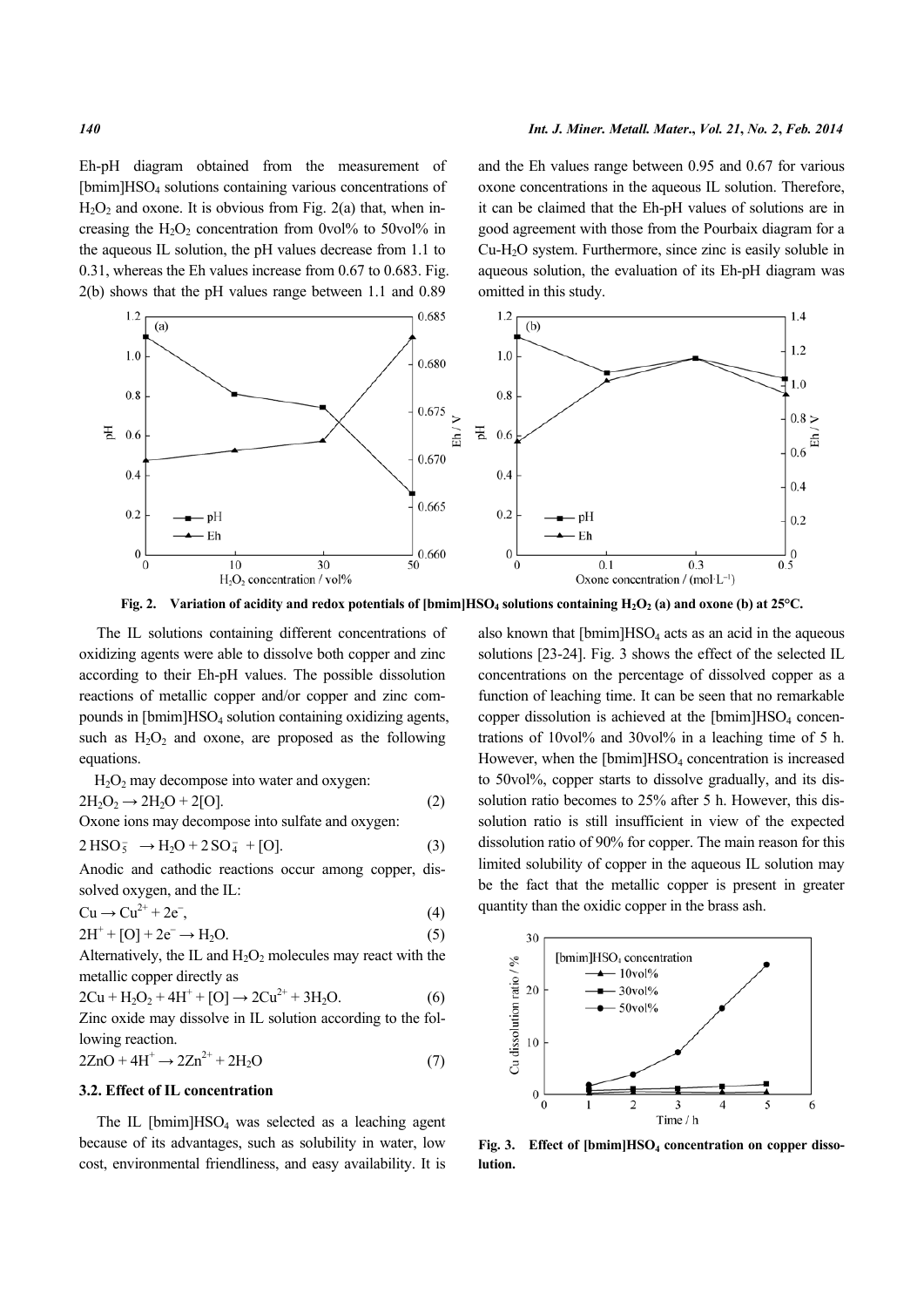Fig. 4 shows the dissolution ratio of zinc in aqueous IL solutions of different concentrations. As can be seen from this figure, the percentage of dissolved zinc increases significantly as the IL concentration is increased from 10vol% to 30vol%. The leaching time has no significant effect on the dissolution ratio of zinc for both these IL concentrations. Further, the increment in the dissolution ratio is not negligible when the IL concentration is increased from 30vol% to 50vol%. A dissolution ratio of 99% for zinc is achieved at the IL concentration of 50vol% at the end of 4 h of leaching.



**Fig. 4. Effect of [bmim]HSO4 concentration on zinc dissolution.** 

## **3.3. Effect of H2O2 addition**

Although almost the entire amount of zinc in brass ash was dissolved at the IL concentration of 50vol%, the dissolution ratio for copper was unsatisfactory because of the metallic form. Oxidizing agents were then added to the leach liquor to increase the dissolution ratio of copper. As is known from the literature, oxygen solubility in [bmim]HSO<sub>4</sub> is similar to that in water [23]. Because the oxygen-dissolving ability of ILs is comparable with that of water, these ILs can easily be used when oxidant action is needed. Then, two different oxidizing agents,  $H_2O_2$  and oxone, were used to obtain a higher copper dissolution ratio.  $H_2O_2$  is known to be one of the most powerful oxidizing agents in acidic solutions. To investigate the effect of  $H_2O_2$  addition on the leaching efficiency, different concentrations by volume of  $H_2O_2$  was added to an aqueous IL solution of constant concentration (50vol%).

The effect of  $H_2O_2$  addition on the copper dissolution ratio in neat and aqueous IL leach solutions is shown in Fig. 5. It is clearly seen that the dissolution ratio of copper increases from 24.82% to 34.58% when the concentration of added  $H_2O_2$  is increased from 0vol% to 10vol% after 5 h. Adding a higher concentration of  $H_2O_2$  (30vol%) to the leach solution increases the dissolution ratio further to 44.48%. More than 82% of copper is leached at the  $H_2O_2$ concentration of 50vol%.  $H_2O_2$  makes the IL solution more

oxidative, and the copper metal dissolves more easily with a higher leaching ratio than in experiments without  $H_2O_2$ .

The effect of  $H_2O_2$  addition on zinc dissolution ratio is shown in Fig. 6. Since zinc is present in oxide form in brass ash, higher dissolution ratios are already achieved without the presence of any oxidant in the IL solutions. However,  $H_2O_2$  addition results in the higher dissolution ratios in shorter leaching times. Almost the entire amount of zinc dissolves at the end of 30 min when  $30\text{vol}\% \text{ H}_2\text{O}_2$  is added.



**copper in [bmim]HSO4 solution.**  100  $30$ vol% $H<sub>2</sub>O$ 90

**Fig. 5. Effect of H2O2 addition on the dissolution ratio of** 



**Fig. 6.** Effect of  $H_2O_2$  addition on the dissolution ratio of zinc **in [bmim]HSO4 solution.** 

#### **3.4. Effect of oxone addition**

As mentioned earlier, the potassium peroxymonosulfate (oxone) was also examined as an alternative oxidant. Its addition to acidic solution causes it to decompose into oxygen and sulfate. Its nontoxic nature, low cost, and simple handling properties are other reasons for its preferred use as an oxidant.

Oxone with the concentrations of 0.3 mol/L and 0.5 mol/L was added to the aqueous solution having a constant IL concentration of 50vol%. Figs. 7 and 8 show the effects of oxone addition on the dissolution ratio of copper and zinc, respectively. The dissolution ratios for both copper and zinc decrease with the addition of 0.3 mol/L and 0.5 mol/L oxone. This decrease may be attributed to several factors, such as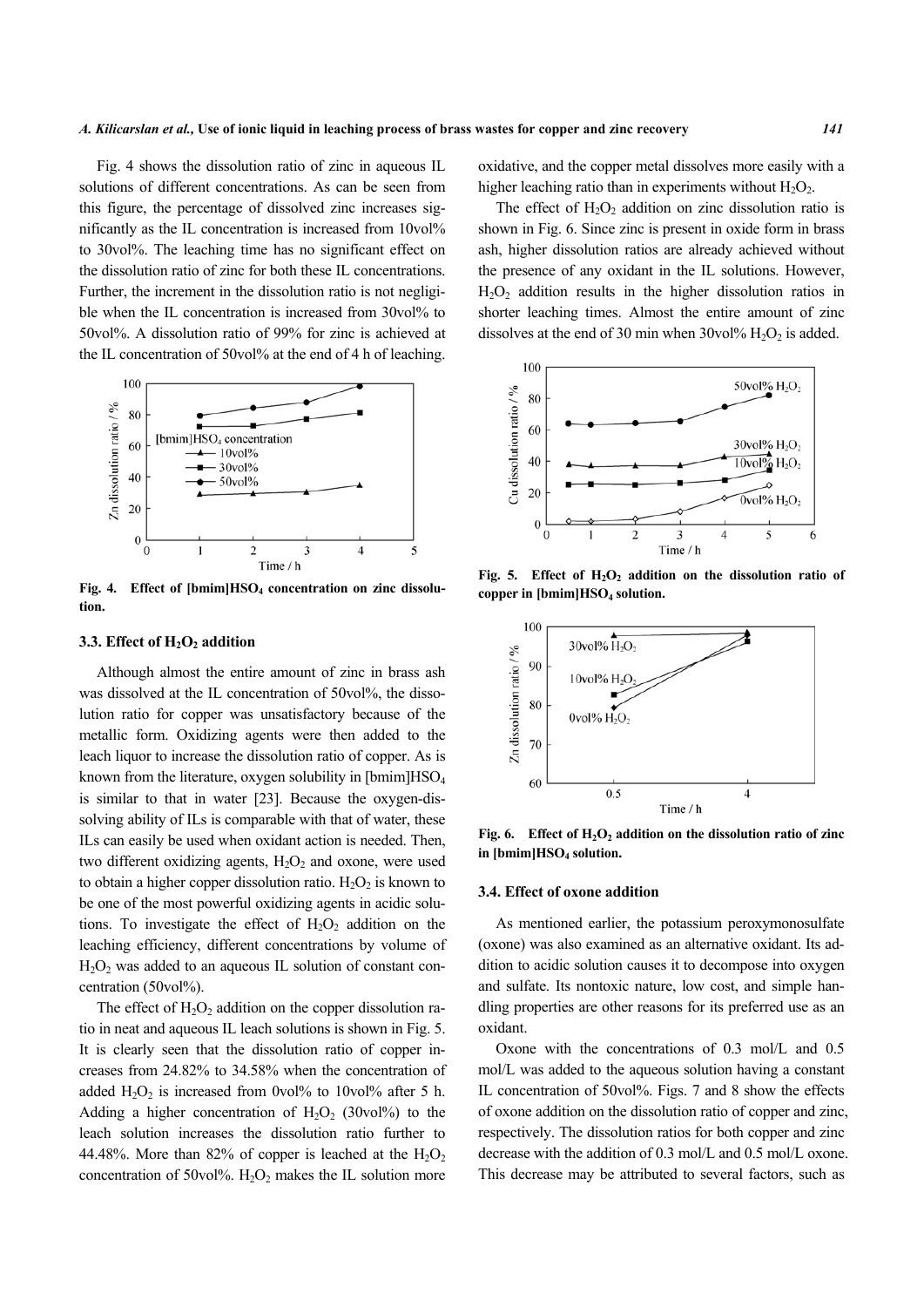

**Fig. 7. Effect of oxone addition on the dissolution ratio of copper in aqueous [bmim]HSO4 solution.** 

#### **3.5. Characterization of residues of leaching process**

Fig. 9 shows the SEM images of brass ash and residues

after leaching using  $[bmin]$ HSO<sub>4</sub> in the absence of any oxidant and in the presence of  $H_2O_2$ . From Figs. 9(c) and (d), the positive effect of  $H_2O_2$  on copper dissolution is clear. It appears as if some ash particles disintegrate into subparticles in the presence of  $H_2O_2$ . In particular, in the presence of  $30\text{vol}\% \text{ H}_2\text{O}_2$ , the particle size of the leach residue is smaller than that of the brass ash when  $H_2O_2$  is not used.







**Fig. 9. SEM images of brass ash and leach residues obtained after filtering: (a) brass ash; (b) residue without oxidant; (c) residue after leaching with 10vol% H2O2; (d) residue after leaching with 30vol% H2O2.**